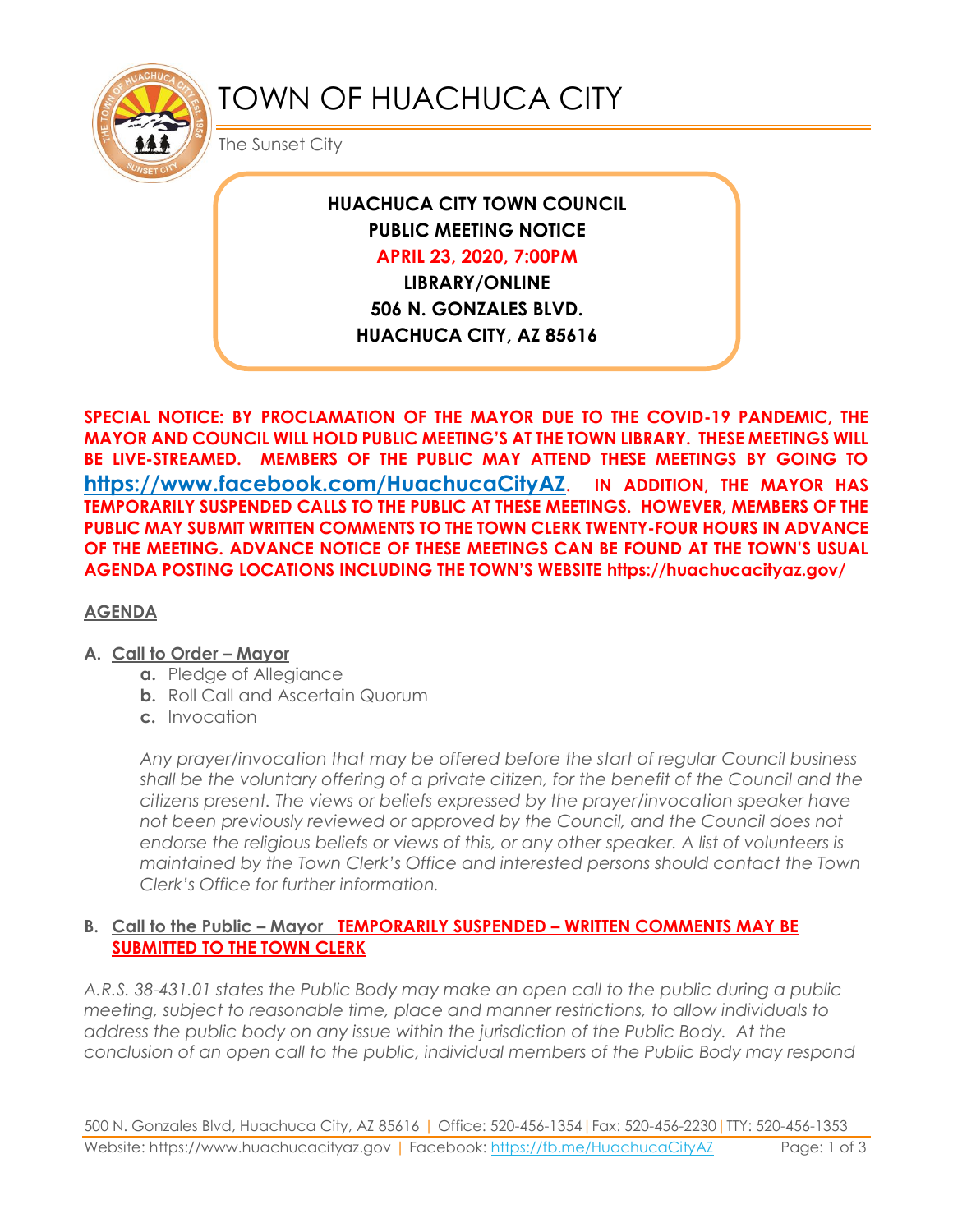*to criticism made by those who have addressed the Public Body, may ask staff to review a matter or may ask that a matter be put on a future agenda. However, members of the Public Body shall not discuss or take legal action on matters raised during an open call to the public unless the matters are properly noticed for discussion and legal action.*

### **C. Consent Agenda - Mayor**

*All items listed in the Consent Agenda are considered routine matters and will be enacted by one motion of the Council. There will be no separate discussion of these items unless a Member of the Town Council requests that an item or items be removed for discussion. Council Members may ask questions without removal of the item from the Consent Agenda. Items removed from the Consent Agenda are considered in their normal sequence as listed on the agenda, unless called out of sequence.*

- **C.1.** Consider approval of the minutes of the Council meeting held on April 9, 2020.
- **C.2.** Consider approval of the Payment Approval Report in the amount of \$ 42,363.61.

#### **D.** Unfinished Business before the Council – Mayor

*Public comment* **TEMPORARILY SUSPENDED – WRITTEN COMMENTS MAY BE SUBMITTED TO THE TOWN CLERK** *will be taken at the beginning of each agenda item, after the subject has been announced by the Mayor and explained by staff. Any citizen, who wishes, may speak one time for five minutes on each agenda item before or after Council discussion. Questions from Council Members, however, may be directed to staff or a member of the public through the Mayor at any time.*

#### **E. New Business Before Council - Mayor**

*Public comment* **TEMPORARILY SUSPENDED – WRITTEN COMMENTS MAY BE SUBMITTED TO THE TOWN CLERK** *will be taken at the beginning of each agenda item, after the subject has been announced by the Mayor and explained by staff. Any citizen, who wishes, may speak one time for five minutes on each agenda item before or after Council discussion. Questions from Council Members, however, may be directed to staff or a member of the public through the Mayor at any time.*

**E.1 Discussion and /or Action [Spencer Forsberg]**: April 2020 Town Finance Report

**E.2 Discussion and /or Action [Chief Thies]:** Clarification of Police radio purchase through Southeastern Arizona Communications "SEACOM" for mobile car radios; 8 each Motorola and Durham.

**E.3 Discussion and /or Action [Chief Thies]:** Council consideration of police handguns being converted from .40 caliber Glocks to 9 mm Glocks, and to sell the Department's shotguns.

**E.4 Discussion and /or Action [Mayor Wallace]:** The Council might vote to go into executive [closed] session, pursuant to A.R.S. 38-431.03 (A)(1), to discuss employment-related